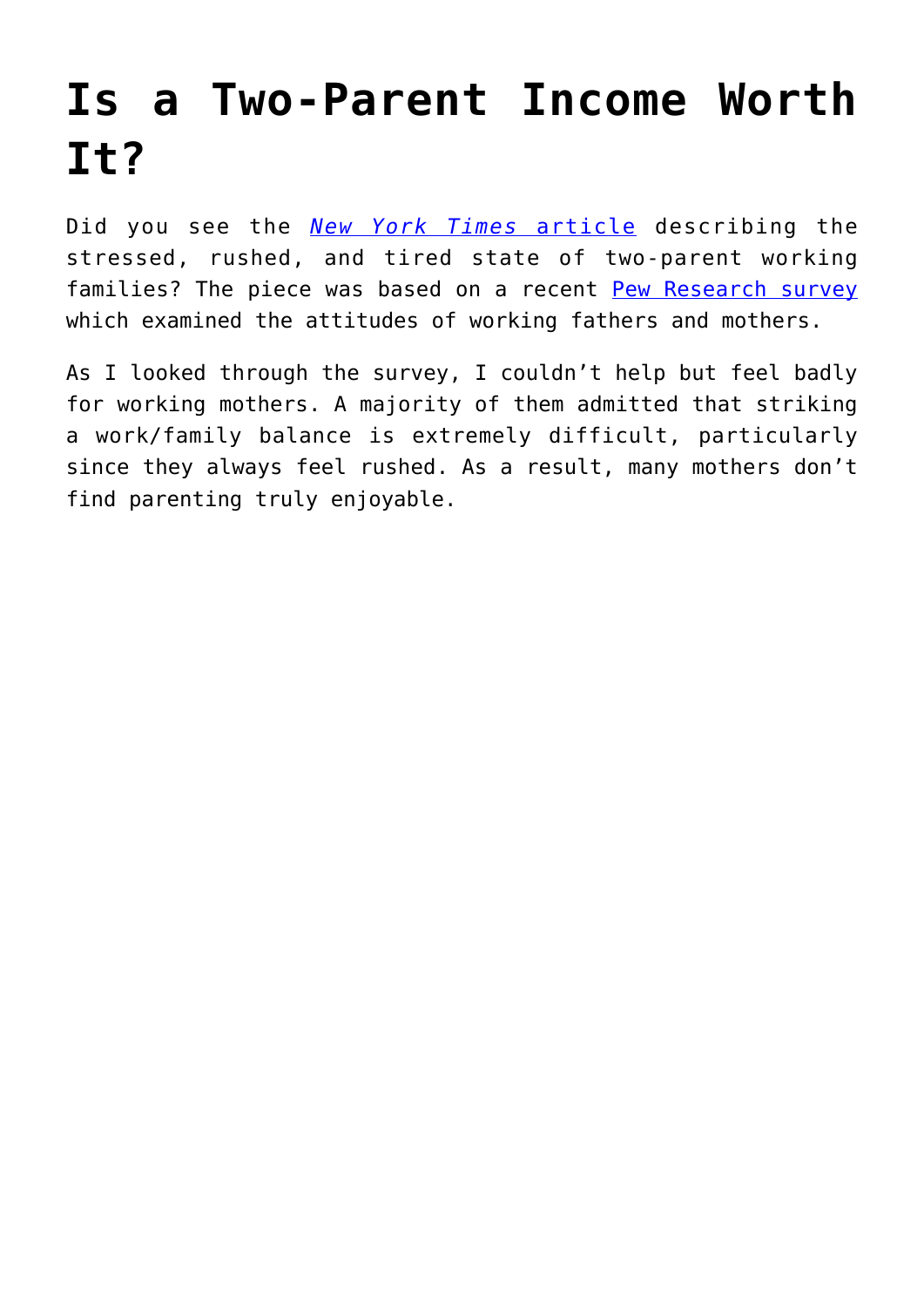## **More Full-Time Working Moms Say They Always Feel Rushed, Spend Too Little Time with Their Kids**

% of mothers saying they \_\_\_\_\_feelrushed among those  $who$  are  $\ldots$ 

Always Sometimes Almostnever Employed 40 50 10 **full time** Employed 29 61 10 part time Not 29 49 21 employed

% of mothers saying they spend\_\_\_\_ time with their children among those who are ...

Too little Too much Right amount

| Employed<br>full time |  |    |    | 39 |  |  |    | 58 |  |
|-----------------------|--|----|----|----|--|--|----|----|--|
| Employed<br>part time |  | 18 | 6  |    |  |  | T  |    |  |
| Not<br>employed       |  |    | 16 |    |  |  | 72 |    |  |

Note: Based on all mothers (n=870). "Don't know/Refused" responses not shown.

Source: Pew Research Center survey of parents with children under 18, Sept. 15-Oct. 13, 2015

| <b>PEW RESEARCH CENTER</b> | Q2,12 |
|----------------------------|-------|
|----------------------------|-------|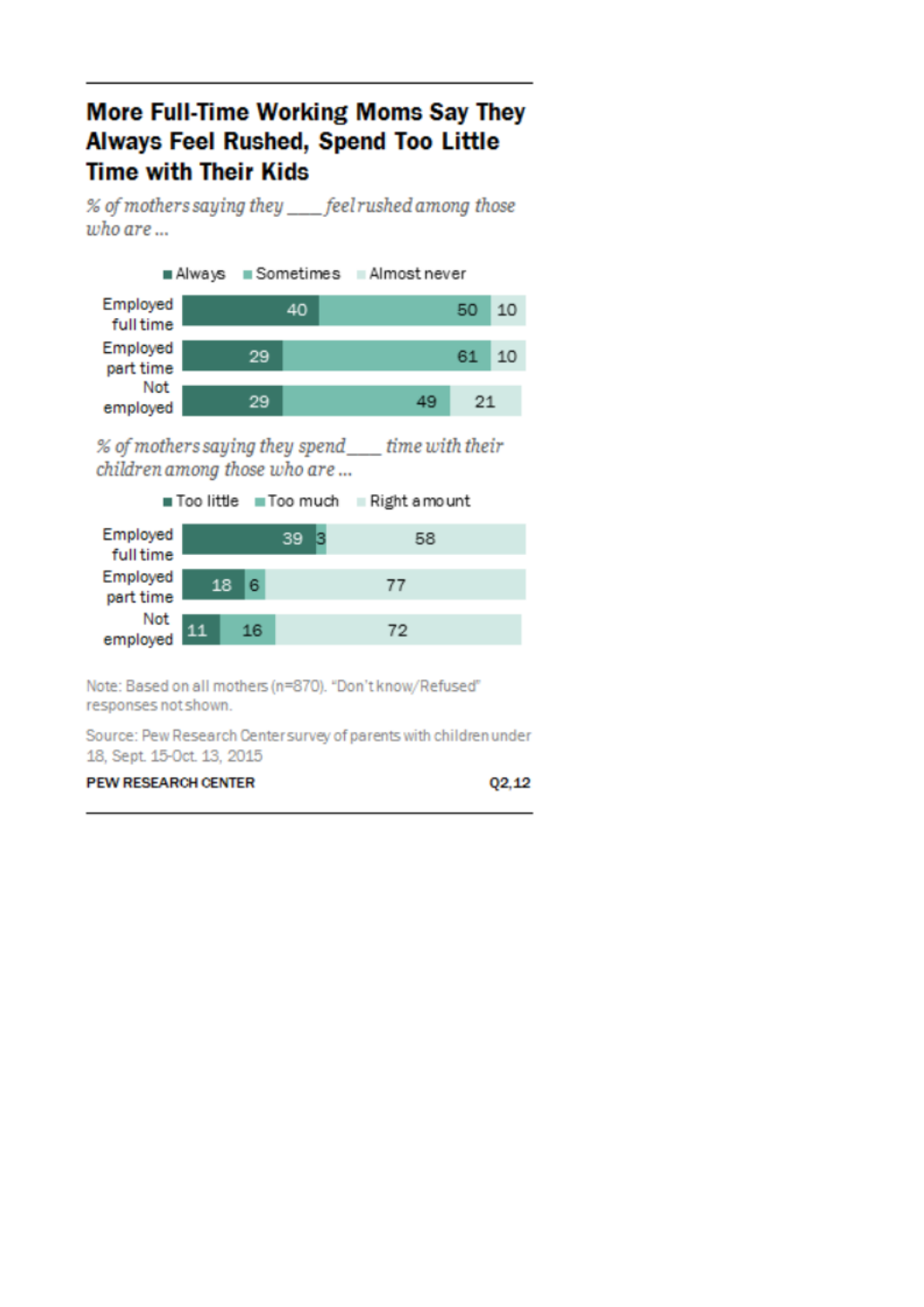## **Six-in-Ten Working Moms Say Balancing Job and Family Is Difficult**

% saying it is for them to balance the responsibilities of their job with the responsibilities of their family



Note: Based on all full- or part-time working parents (n=1,411). College graduates are those who have a bachelor's degree or more education. "Don't know/Refused" responses not shown.

Source: Pew Research Center survey of parents with children under 18, Sept. 15-Oct. 13, 2015

**PEW RESEARCH CENTER** 

033

Society has made many mothers feel that they have to join the workforce in order have a nice home, the latest cars, impressive vacations, and regular restaurant meals and movie nights.

But what many of us often forget is that having both parents join the workforce often adds unforeseen expenses. Just a few months ago, *[The Washington Post](http://www.washingtonpost.com/business/economy/the-surprising-number-of-moms-and-dads-scaling-back-at-work-to-care-for-their-kids/2015/08/06/c7134c50-3ab7-11e5-b3ac-8a79bc44e5e2_story.html?tid=pm_business_pop_b)* reported that many parents were returning home because childcare costs have skyrocketed. Indeed, the [average cost](http://www.babycenter.com/0_how-much-youll-spend-on-childcare_1199776.bc) of daycare for a young child is almost \$12,000 per year. Add another child or two, and that price can quickly multiply.

On top of childcare costs, two-income families fail to realize what it actually costs to go to the office every day. According to [Reuters,](http://www.reuters.com/article/2014/05/27/us-usa-commute-costs-idUSKBN0E721M20140527) commuting costs can average around